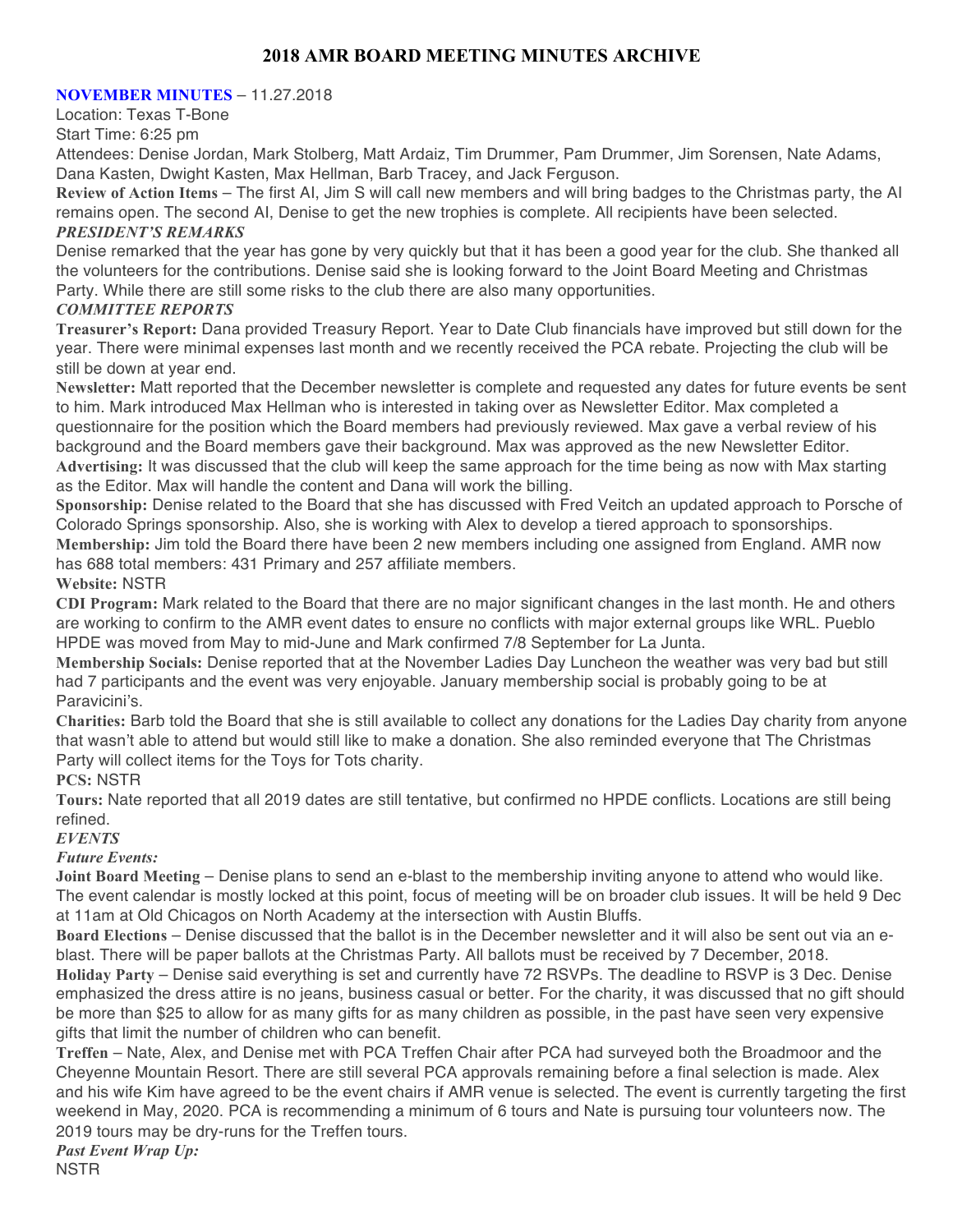# *OLD BUSINESS*

Dwight reported that the truck and trailer is at PCA Motorsports and is now winterized. Mark complimented support that Dwight provided as the de facto Equipment Chair and that HPDE Chairs never worried whether all needed equipment for their event would be in the track and/or trailer. *NEW BUSINESS*

# NSTR

# *MOTIONS*

1. Approve Treasury Report. Made by Tim, Seconded by Jim. Denise, Mark, and Dana voted AYE.

2. Approve Max Hellman as Newsletter Editor. Made by Mark, seconded by Denise. Jim, Dana, Tim, and Joel (via email) voted Aye

### *ACTION ITEMS*

There were no action items.

The next Board meeting will be 29 Jan at Texas T-Bone.

Finish Time 7:59 pm 

# **OCTOBER MINUTES** – 10.30.2018

Location: Mollica's Italian Restaurant

Start Time: 6:31 pm

Attendees: Denise Jordan, Mark Stolberg, Matt Ardaiz, Tim Drummer, Jim Sorensen, Robert Baumgartner, Alex Ching, Nate Adams, Dana Kasten, Dwight Kasten, Phil Smith, Tim Hoiles, Robert Yen, Karl Klepfer, Max Hellman, Barb Tracey, Fred Veitch, and Jack Ferguson.

**Review of Action Items** – The first AI, Jim S to put request in newsletter and to email/call new members, the first part is complete but the second part remains open. The second AI, Denise to arrange date and location of the joint board meeting has been closed.

# *PRESIDENT'S REMARKS*

Denise welcomed the many new attendees to the Board meeting. She commented that Mollica's has a time limit on how late the meeting could go, so she encouraged Board members to be efficient. The Club is winding down the year, with the Mystery Tour and Pueblo HPDE just completed. She expressed thanks to volunteers. Denise also related that PCA has reached out to AMR to request support for a Colorado Springs Treffen. The AMR Board supports the event and PCA representatives will be onsite in November to begin working details.

# *COMMITTEE REPORTS*

**Treasurer's Report:** Dana provided a 2 month report since she was absent last month. Overall the Club balance is down \$14k but is improving slightly.

**Newsletter:** Matt reported that the digital newsletter is on track for delivery Dec 1. The content is fairly sparse given the slowdown in the schedule. For anything going into the Dec Newsletter, Matt will need items by 26 Nov. Denise mentioned that she had a lead for a replacement editor but it fell through, the club is still looking for a Newsletter Editor.

**Advertising:** Matt stated without an Editor advertising is a challenge but he will send out a request for volunteers. **Sponsorship:** NSTR

**Membership:** Jim told the Board there have been 7 new members and 2 departures since his last report. AMR now has 433 Primary and 260 affiliate members. There were 66 Newsletter mailings in Oct.

**Website:** Alex reported the website is going well.

**CDI Program:** Mark related to the Board we've had a great season with lots of assistance from instructors. Fred echoed that it was well organized. Phil Smith commented that he was recently in Birmingham at the Porsche Sports Driving School and that while there he got many compliments on AMR HPDE's.

**Membership Socials:** Denise reported that at the November Lady's Day is expected to have strong turnout. **Charities:** Barb reminded everyone that The Christmas Party will collect items for the Toys for Tots charity.

**PCS:** Fred told the Board that he is working with PCA on a display solution for the Colorado Springs dealership to showcase club memorabilia, and that he plans to engage the dealership early in 2019.

**Tours:** Nate reported that the Fall Mystery Tour went well and that he is working the 2019 calendar of events. He expects to have some new tour leads.

# *EVENTS*

# *Future Events:*

**Joint Board Meeting** – Denise has been discussing with Jim Thornburn (RMR) to confirm the date of 9 Dec at 11am at Old Chicagos on North Academy. Denise emphasized that the meeting will include more joint issues between the clubs than just scheduling.

**Board Elections** – Denise discussed that she has been considering how to go forward with the VP role with Mark stepping down. The Board has previously discussed expanding the role for a First and Second VP. After discussion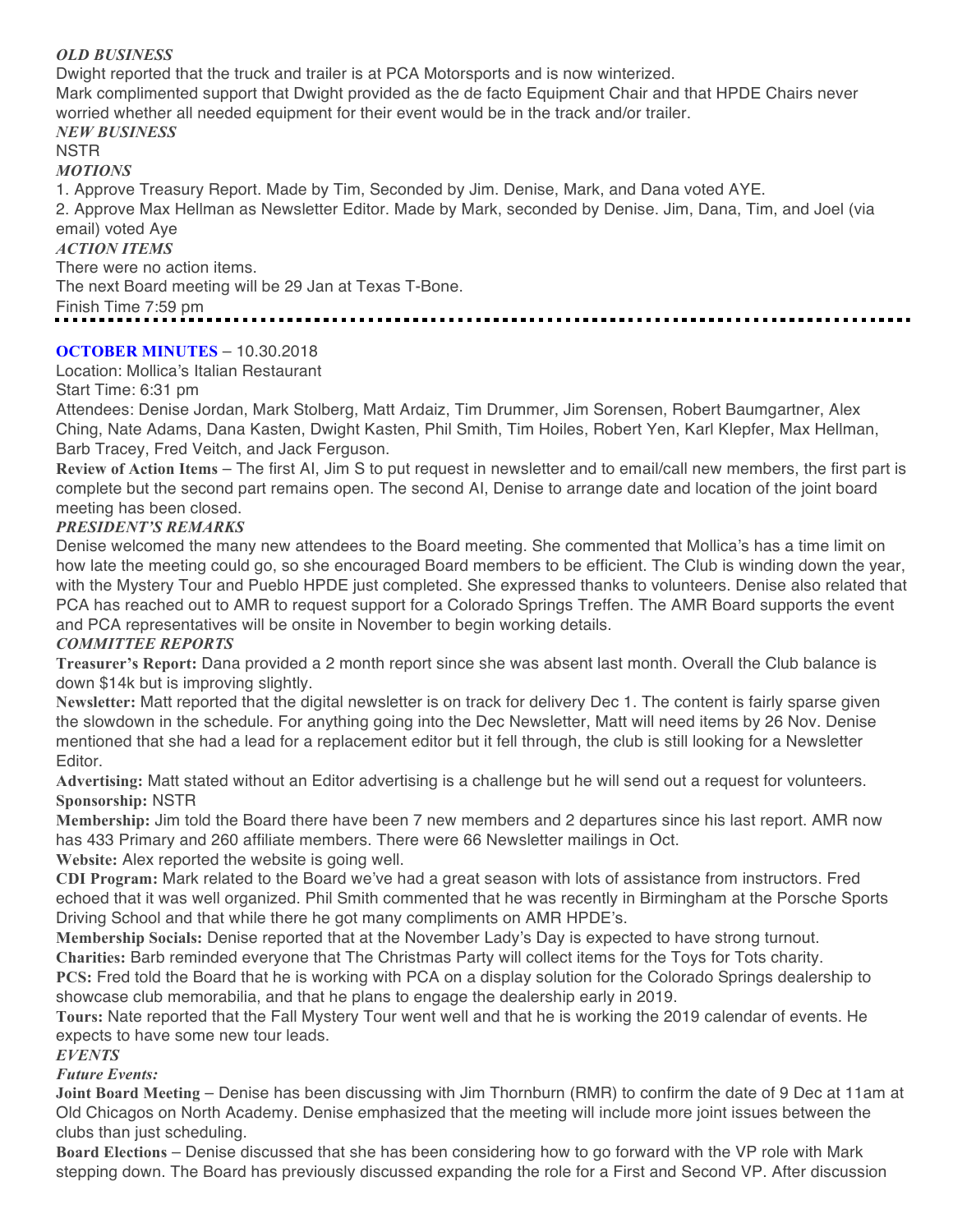with how other Zones have implemented such an approach, she would like to keep a single VP in 2019 with the goal of defining a two-VP approach for 2020. Alex has expressed interest in running for the VP role in 2019, and there are three members that have expressed interest in the Member at Large position. The Nominating Committee will narrow down to a single person on the slate.

**Holiday Party** – Denise said the date has moved to 7 Dec, she is finalizing menus and cost, and everything is proceeding.

### *Past Event Wrap Up:*

**Mystery Tour** – Nate stated it was sold out at 20 cars with 19 rooms, it ended up at Ouray, CO. Everything went well and the final budget was reviewed.

**Pueblo HPDE** – Robert reported there 63 drivers and he saw a lot of advanced drivers at the event. There were no safety issues. Max Hellman told the Board this was his first DE, he gave high praise to the event and stated he would like to get more involved volunteering in 2019.

#### *OLD BUSINESS*

**Award Committee** – Denise told the Board that the Award Committee has collected trophies from the last winners and they are now working on selecting the new awardees.

#### *NEW BUSINESS*

**HPDE Program in 2019** – Denise opened the discussion on HPDE by telling the assembled audience that HPDE's are not going away, that the Board has committed to a minimum of 3 HPDE's in 2019. She stated that the Board is looking into options for a 4th HPDE in 2019. Denise discussed that the dynamics of the club have led to a decrease on HPDE participation and that we need more volunteers. Key areas include Start, Control, and corner workers. Need additional volunteers to distribute the workload.

Mark added that part of his reason to not pursue the VP role next year was to focus on providing support to HPDE Chairs. Planning for an HPDE begins almost a year in advance. The Board is committing to 3 events and this is a stronger commitment have seen historically. Mark believes he may have identified volunteers for a 4th HPDE.

Typically for an event there are many caveats and it is on hold until all volunteers are identified. He is actively working schedules and de-conflicting with other major events (WRL, RMR, etc).

Denise solicited volunteers from among the new attendees to the Board meeting. Max re-iterated his willingness to volunteer.

Robert Yen asked for confirmation if the commitment was 3 or 4 events (answer was currently 3). Robert lobbied to add La Junta as a 4th event. There was also discussion that the lack of an instructor training program in 2019 was a problem.

Tim Hoiles asked if the Club had implemented sponsorship levels (response, not yet but Club would look into it). Tim also asked if he could get Club Treasury balances for 2008, 2013, and 2017. Were there HPDE losses in the last 5 years (response, no, have not seen losses in last 5 years).

**Volunteer Program** – Alex stated that we need a bevy of volunteers and that for each position we need a roles and responsibilities description. Also include what training is available to the volunteer. Alex will be adding this information the website. Alex asked the Board to help with inputs on each of these roles. Fred suggested we do a local training workshop.

**Control and Start Committee** – Alex stated he and Bob Foltz will put together a committee to identify a set of volunteers for Control and Start positions and to provide training. This will create a set of volunteers for all HPDEs. Goal is to have in place by first 2019 HPDE.

#### *MOTIONS*

1. Approve 2 month Treasury Report. Made by Mark, Seconded by Jim. Denise, Alex, Dana, and Tim voted AYE. *ACTION ITEMS*

1. Denise to work with Dana to get the trophies made that are the members to keep.

The next Board meeting will be 27 Nov at Texas T-Bone

Finish Time 7:48 pm

# **SEPTEMBER MINUTES** – 9.25.2018

# Location: Texas T-Bone

Start Time: 6:31 pm

Attendees: Denise Jordan, Mark Stolberg, Matt Ardaiz, Tim Drummer, Jim Sorensen, Robert Baumgartner, Jackie Mogenson, Joel Godfredson.

**Review of Action Items** – The first AI, Denise to send e-blast to new members to get name badges was closed. A new AI was opened for Jim to put request in newsletter and to email/call new members.

The second AI, Mark to send Alex the La Junta ad, was closed.

The third AI, Denise to arrange date and location of the joint board meeting remains open.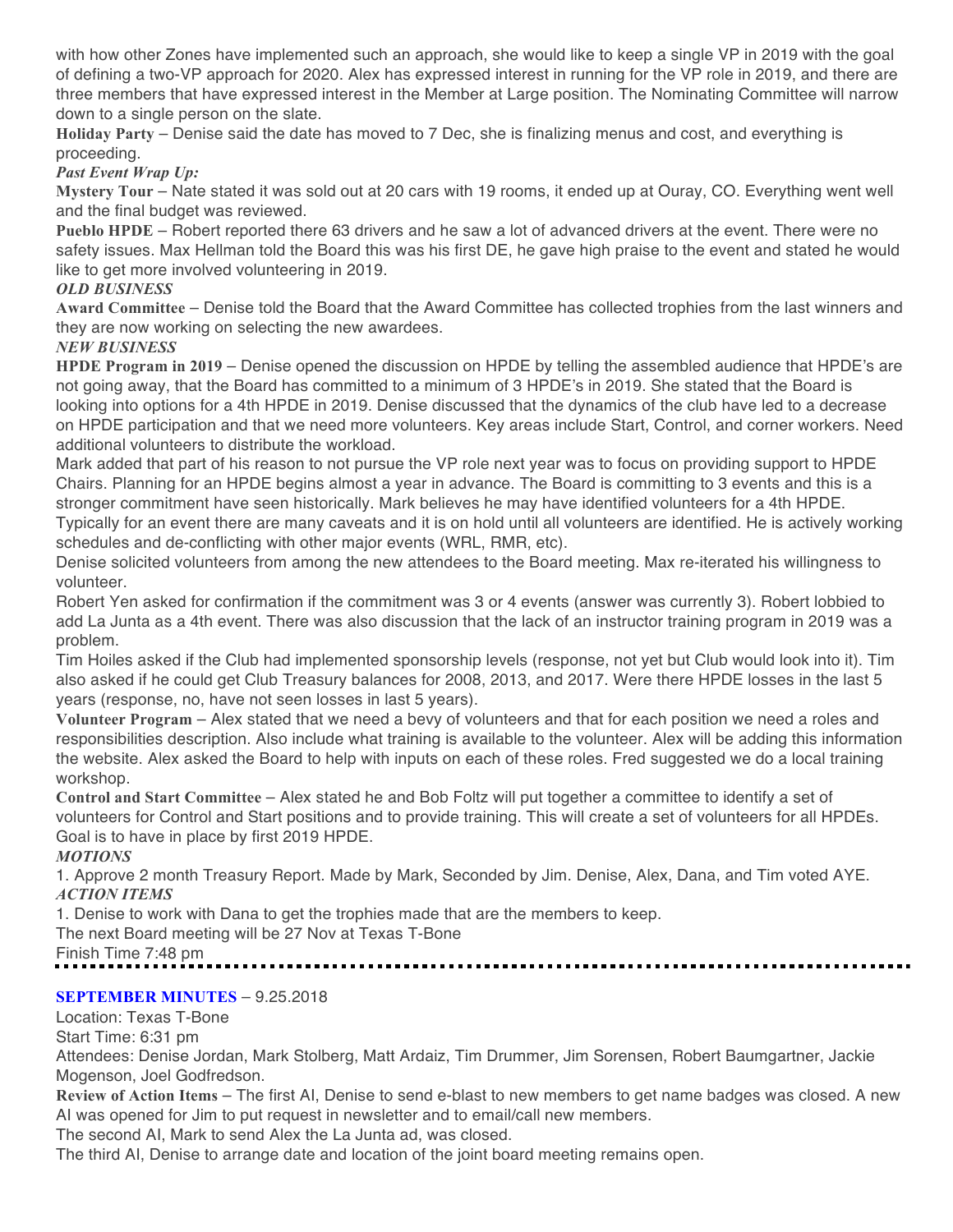The fourth AI, Denise to confirm with Fred Veitch when First and Main Car Show will feature Porsche is closed. The fifth AI, Matt to develop a digital ballot for e-blast is closed.

# *PRESIDENT'S REMARKS*

Denise discussed that there is still lots going on for the club but that the schedule is winding down for the season. Event have gone very well this year, she is working with others to start planning for next year. Denise gave many thanks to the volunteers of the club for all they do.

### *COMMITTEE REPORTS*

**Treasurer's Report:** Dana was absent.

**Newsletter:** Matt reported that the October Newsletter is done and will be mailed Oct 1. There have been approximately 90 opt-ins for hard copies. This will reduce the overall cost by about 1/3.

**Advertising and Sponsorship:** Matt stated that he is still looking for volunteers to take on this role. Also, all advertising is paid to date.

**Membership:** Jim told the Board there have been 4 new members since his last report. AMR now has 428 Primary and 259 affiliate members.

**Website:** Alex was absent.

**CDI Program:** Mark related to the Board that we continue to see significant decline in HPDE participation. Mark believes the club needs to engage in earlier planning and registration. Racing events that are being held at the same time as our HPDE's are also affecting attendance. Mark requested approval to the bare bones budgets for the 2019 La Junta, PPIR, and Pueblo events.

Mark withdrew his previous request for new instructor training as we have a good field today and he is working with RMR on an instructor refresher training course.

**Membership Socials:** Denise reported that the October social will be held at the Edelweiss. In November there will be the Ladies Luncheon, the location is still TBD.

**Charities:** Barb was absent, but Denise told the Board that the October Charity will be Care and Share. Denise also related that the C&S managers have arranged for a tour of the C&S facility along with a lunch. The Ladies Luncheon will sponsor TESSA as the charity and The Christmas Party will collect items for the Toys for Tots charity. **PCS:** No Updates.

**Tours:** Nate was absent.

### *EVENTS*

*Future Events:*

**Joint Board Meeting** – Denise has been discussing with Jim Thornburn (RMR) to confirm if the proposed date of 1 Dec will work. Denise emphasized that she wants to include more joint issues between the clubs than just scheduling. **Mystery Tour** – Denise reported that the event is now sold out with 1 person on the wait list. There will be 20 rooms, though Nate is looking into whether the hotel would make additional rooms available.

**Pueblo HPDE** – Robert Baumgartner reported there are 38 cars signed up and only need 2 additional registrants to break even on costs. Still need to identify someone to work Control.

**Board Elections** – Mark notified the Board that he will not seek re-election to the Vice President position. Due to this, Denise requested the Board approve an extension to the elections from October. Denise discussed desire to increase Board positions to have two Vice President roles which would allow a distribution of the workload and provide better continuity. There will be an open call for a Vice President. Joel requested the club setup a Nominating Committee starting next week. Also, the Board will consider language to add a First and Second Vice President roles to the AMR Board of Directors.

**Holiday Party** – Denise said no further updates, but will likely be the election venue.

*Past Event Wrap Up:*

**Charity Poker Run** – Barb told the Board everything is on track, there are 5 registrants and will do another e-blast. **Second La Junta HPDE** – Jackie Mogensen reported there are 25 2-day registrants and 2 1-day. Most all have signed up for the dinner. Everything is ready to go.

# *OLD BUSINESS*

Nothing significant to report.

#### *NEW BUSINESS*

Denise discussed that the dynamics of the club have led to a decrease on HPDE participation and suggested the club do another survey to understand membership interests. Main target would be new members.

Denise asked about role of Safety Chair going forward. As CDI, Mark is the Club Safety Chair. Mark recommended a Safety Chair be appointed per event and the Board agreed.

#### *MOTIONS*

1. Approve barebones budgets for venues as specified in Mark Stolberg's written proposal (La Junta, PPIR, and Pueblo) for 2019.

Made by Denise, Seconded by Jim. Mark, Joel, and Tim voted AYE.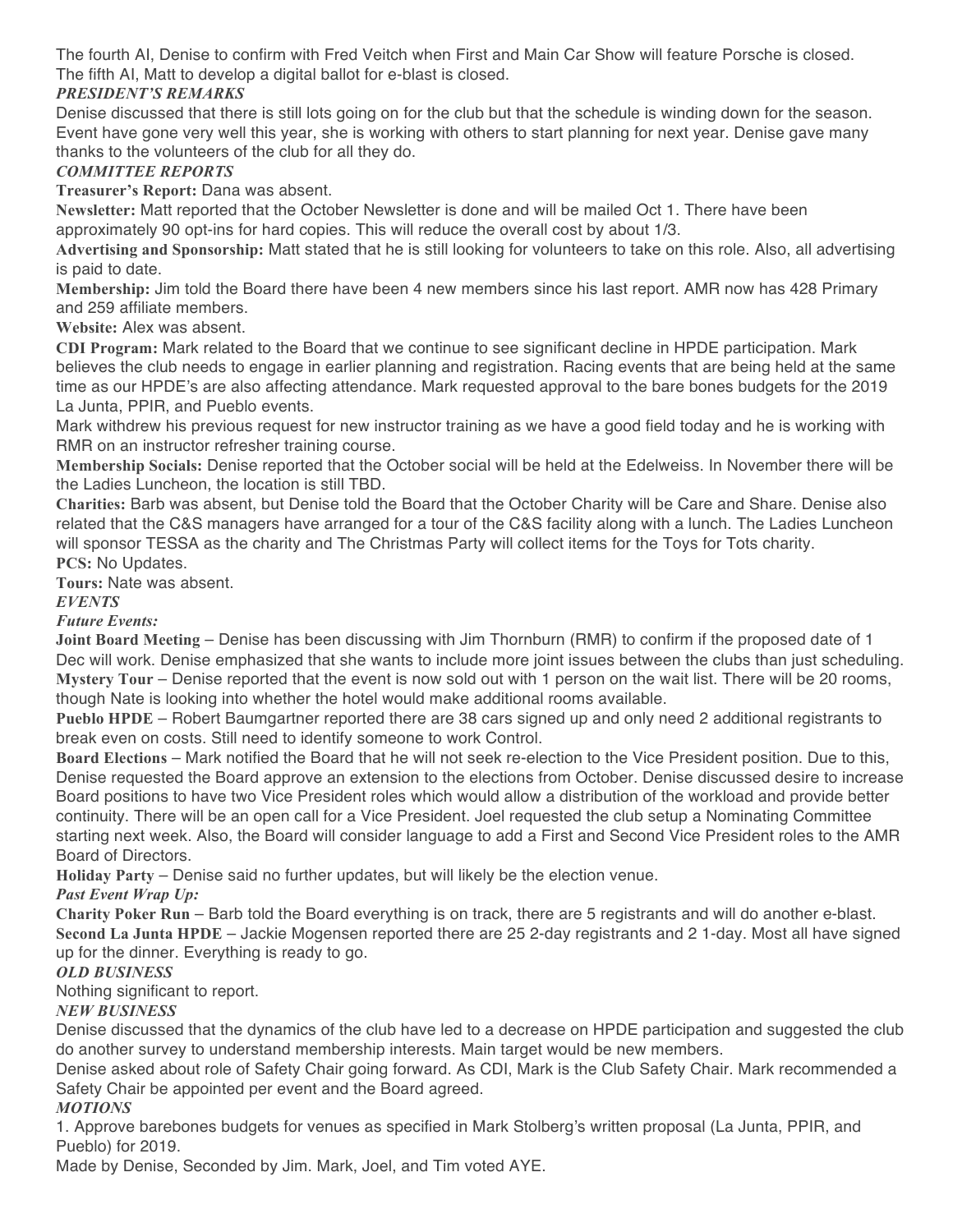2. 50-day extension to the AMR Board of Directors election for 2019.

Made by Denise, Seconded by Joel. Mark, Tim, and Jim voted AYE.

### *ACTION ITEMS*

1. Jim Sorensen to put request in Newsletter for new members to contact him their new badges. Any still remaining in the following month, Jim will email and call.

The next Board meeting will be 30 October at Mollica's.

Finish Time 8:26 pm

### **AUGUST MINUTES** – 8.28.2018

Location: Mollica's

Start Time: 6:30 pm

Attendees: Denise Jordan, Mark Stolberg, Nate Adams, Matt Ardaiz, Tim Drummer, Alex Ching, Barb Treacy, Dana Kasten, Dwight Kasten, Robert Baumgartner, Steve Carlson, Jackie Mogenson, Joel Godfredson

**Review of Action Items** – The first Action Item, Matt Ardaiz to develop a new advertising package was reviewed and it was agreed to keep the package unchanged. Action Closed. There was no change to Action Items #2 and #3, AI #4 was closed as the updated Tech Inspection form was sent to Alex. AI #5 remains open.

#### *PRESIDENT'S REMARKS*

Denise welcomed Joel back to the Colorado Springs and stated that we are in the final part of the 2018 schedule. Members of the Board have started working the 2019 schedule. Denise thanked all volunteers for their ongoing support.

# *COMMITTEE REPORTS*

**Treasurer's Report:** Dana reported that the overall Club net worth has declined and we are down about \$16,000 YTD but continuing to get better with events starting to generate income. Dana is working to resolve a delinquent advertising account.

**Newsletter:** Matt reported there have been 51 opt-ins for hard copies. Denise indicated that she has a strong lead on a possible newsletter editor replacement for Matt but encouraged Board to continue looking for a replacement. The September newsletter will advertise for the position. Matt requested that people continue to submit volunteer recognition articles.

**Advertising and Sponsorship:** There are 2 new advertisers.

**Membership:** Jim was not present. No report.

**Website:** Alex asked when the First and Main event would be sponsoring Porsche.

**CDI Program:** Mark provided the Board updates to the HPDE proposal from July including coordination with tracks and with RMR. Would like Board to review and plan to vote in September. The plan provides a bare bones budget for all 2019 HPDE events. Mark indicated that the 2019 plan needs to include instructor training and certification activities and that the proposal includes a percentage of HPDE proceeds to cover instructor training costs.

Denise stated that in 2019 she would like to have an overarching HPDE Chair position similar to what the club has done for Tours.

**Membership Socials:** The September social will be at Casa Fiesta in Monument. October will be held at Edelweiss. The Ladies Luncheon will be in November. December will be the club Christmas Party.

**Charities:** Barb stated the charity poker run is all set. The Christmas Party will collect items for the Toys for Tots charity.

**PCS:** No Updates.

**Tours:** Nate indicated tours are going well with two remaining, but the final two will not have a selected charity. *EVENTS*

*Future Events:*

**Joint Board Meeting** – Mark and Denise are developing the AMR position and will then engage RMR for a date and place.

**Charity Poker Run** – Barb told the Board everything is on track, there are 5 registrants and will do another e-blast. **Second La Junta HPDE** – Jackie Mogensen reported there are 25 2-day registrants and 2 1-day. Most all have signed up for the dinner. Everything is ready to go.

**Mystery Tour** – Nate reported that the planning is complete and the route has been surveyed. There are still 2 openings for the event..

**Pueblo HPDE** – Robert Baumgartner is the Chair and he reported he is now familiar with the task list and is working on advertising. He is also reaching out to neighboring clubs. Much of the event logistics are already in place. There are 17 registrants with 6 instructors.

**Holiday Party** – Denise said planning is moving forward.

**Board Elections** – Denise stated that we need to get the ballot in the newsletter. It was confirmed that anyone mailing in their ballot will send to the AMR PO Box. Barb agreed to be the official who will tally the election results. With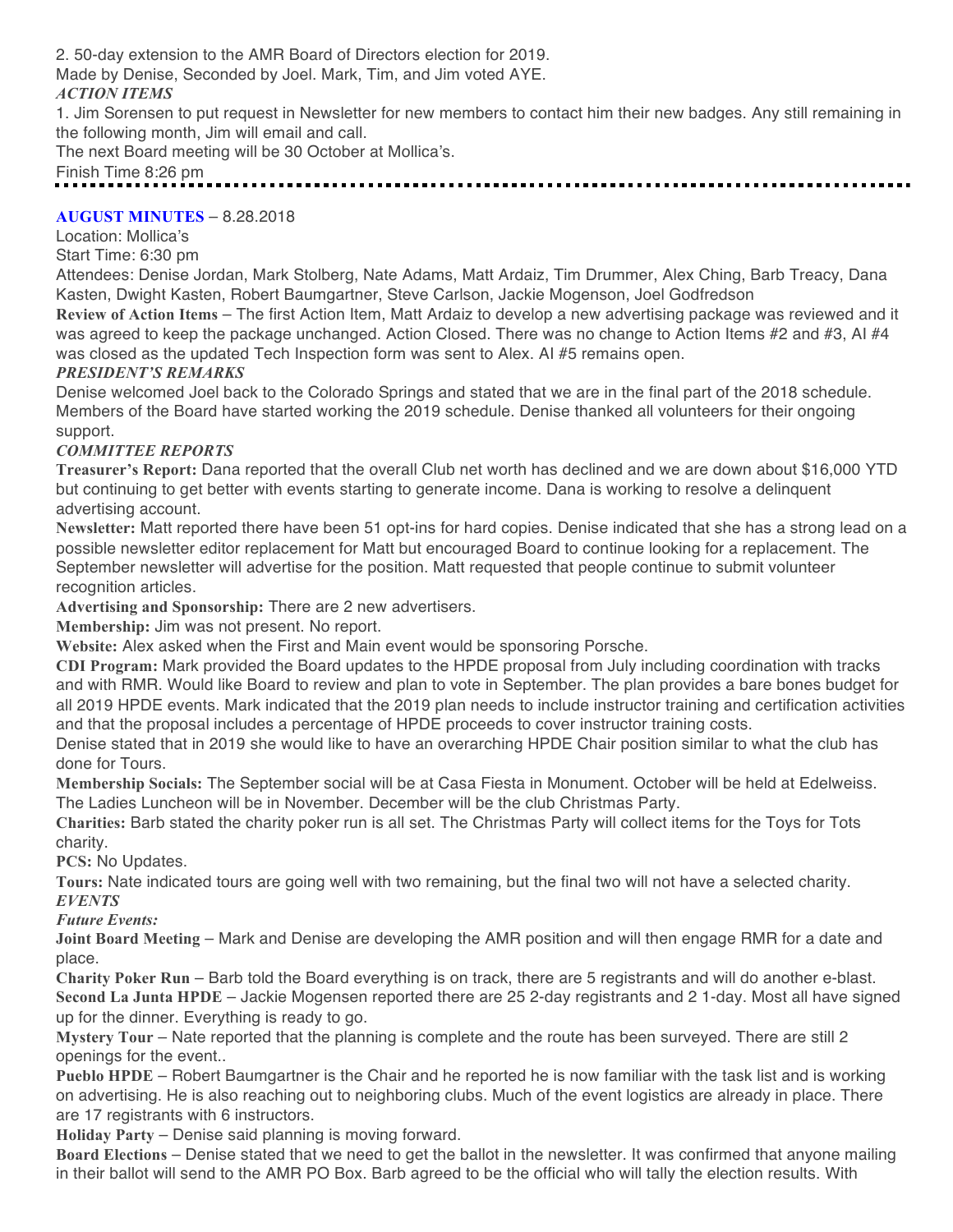transition to digital newsletter, will do an e-blast of the ballot.

*Past Event Wrap Up:*

**The Other Springs Tour** – Nate reported it went well with 11 cars and 22 people attending.

**Phantom Canyon Tour** – Nate states this event was successful with 7 cars and 12 people attending.

*OLD BUSINESS*

Nothing significant to report.

*NEW BUSINESS*

Mark discussed that it is now time to start planning the AMR 2019 schedule and plan for the Joint Board Meeting with RMR, this year AMR will host. This will be added to the September Board meeting agenda. It is necessary to establish the Board Nominating Committee and Awards Selection Committee.

### *MOTIONS*

1. Approve treasury report.

Made by Tim, Seconded by Denise, Mark, Alex, and Dana all voted AYE.

### *ACTION ITEMS*

1. Denise to confirm with Fred Veitch when the First and Main Car Show will be sponsoring Porsche.

2. Matt to develop a digital ballot for e-blast.

The next Board meeting will be 25 September at Texas T-Bone.

Finish Time 8:26 pm

# **JULY MINUTES** – 7.31.2018

Location: Texas T-Bone

Start Time: 6:30 pm

Attendees: Denise Jordan, Mark Stolberg, Jim Sorensen, Nate Adams, Matt Ardaiz, Tim Drummer, Pam Drummer, Jack Ferguson, Alex Ching, Barb Treacy, Dana Kasten, Dwight Kasten, Robert Baumgartner, Rob Provost, Linda Foltz, Bob Foltz.

**Review of Action Items** – Reviewed previous AI's, no change in status.

### *PRESIDENT'S REMARKS*

Denise stated the schedule is progressing, tours are well attended, and the Club is going well. Denise related a telecom she attended with PCA National leadership and other Region Presidents. In the meeting it was discussed that Parade was a big success with increased participation in concours. In addition, the phenomenon of decreased DE participation is being seen by many regions. Rennsport in September is expected to be largest ever, with 72,000 participants. Parade in 2019 will be at the Waldorf-Astoria Resort in Boca Raton.

#### *COMMITTEE REPORTS*

**Treasurer's Report:** Dana reported that the overall Club net worth has declined but over last 2 months it is getting better with events starting to generate income. Dana renewed the truck and trailer insurance.

**Newsletter:** Matt reported copies of the July Newsletter were mailed to PCA National recipients. Matt, Marco, and Mark will meet to discuss specifics on transitioning to digital newsletter delivery. Even after digital transition, expect a small number will need to be printed. Will start the digital Newsletter on 1 Oct, in August e-blasts and Newsletter notices will go out. Working to resolve final technical issue on how to do e-blast Newsletter link approach. Matt also told the Board that as the year comes to a close, the calendar of events gets smaller and this allows more space for other material.

Matt submitted his resignation to the Board, effective after the December issue.

**Advertising and Sponsorship:** Nothing significant to report.

**Membership:** Jim provided membership statistics: Primary 427, Affiliate 260. 4 new members this month, 1 transfer. The Board discussed that is has become a problem where new members request name badges but never pick them up, Jim will begin to charge a nominal fee to cover the cost of making a name badge.

**Website:** Alex indicated all was going well.

**CDI Program:** Mark told the Board that the La Junta event went well, it was safe, fun, and overall expenses were kept low. Mark will present the 2019 HPDE plan at the next Board meeting. Mike Childs and Steve Carleson are developing an improved storage solution for the truck.

**Membership Socials:** The July social will be at Mackenzie's Chophouse with limited attendance available. October will be held at Edelweiss. The Ladies Luncheon will be in November.

**Charities:** The August social will collect donations for a new charity, the Palmer Divide Blanket Brigade. **PCS:** No Updates.

**Tours:** Nate indicated tours are going well and we past the halfway point for the year.

*EVENTS*

*Future Events:*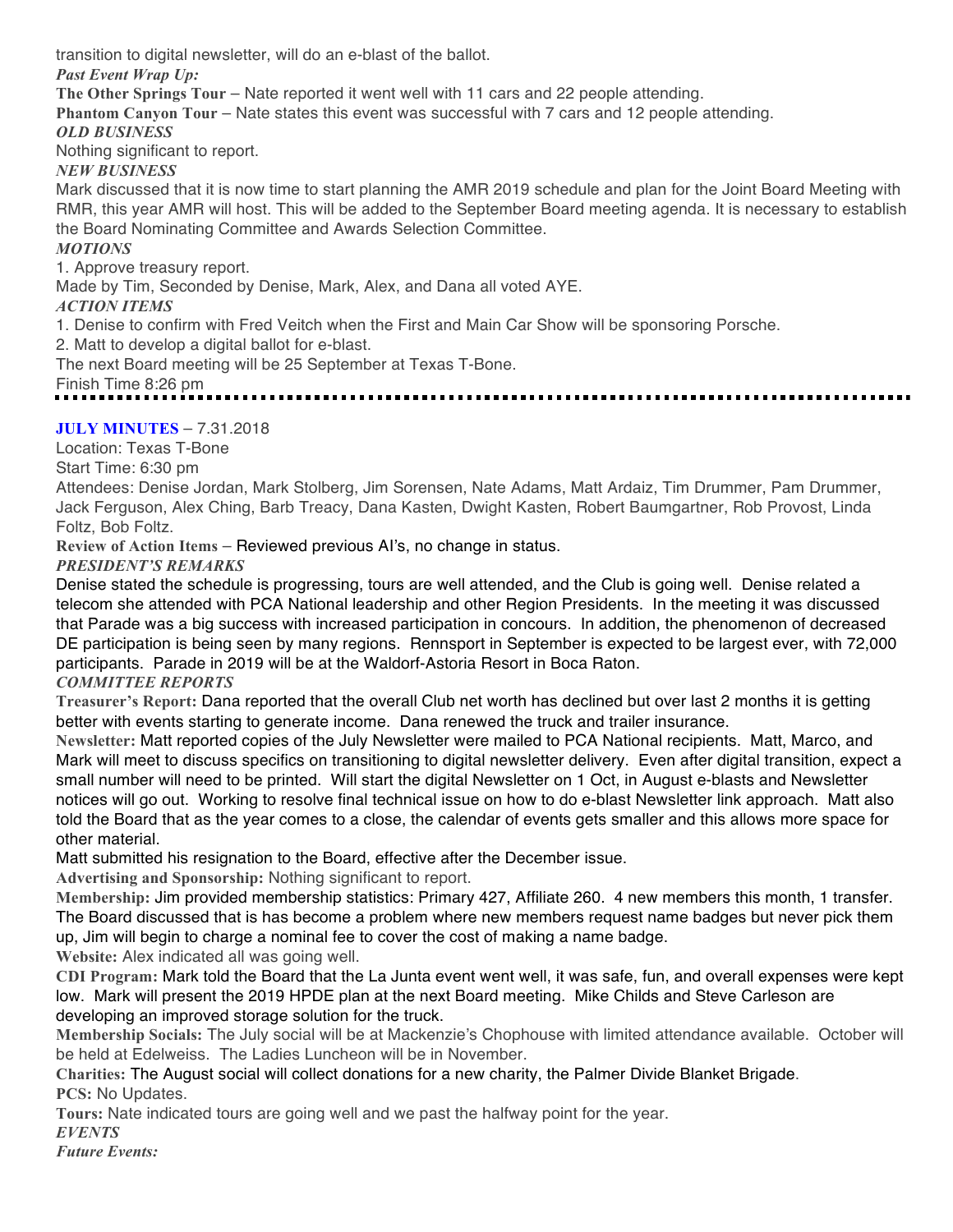**Phantom Canyon off-road tour for Cayennes –** Nate reported that the tour has 5 cars registered with 9 people. It is open to non-Porsches. The chair is TJ Veldheer.

**The Other Spring tours –** Nate reported it will be held on 18 August and has 9 cars with 16 people registered. Nate will be leading but he is looking for a sweep.

**Charity Poker Run –** Barb told the Board everything is on track, Newsletter ad has been submitted and she has flyers. **Second La Junta HPDE** – The Chair will be Jackie Mogensen, the ad is ready to be published and it will be a minimal DE event.

**Mystery Tour –** Nate reported that the planning is complete and the route has been surveyed. The budget had been previously passed via email motion. There has been a good response to the ad so far and the tour is limited to 20 cars.

**Pueblo HPDE –** Robert Baumgartner is the Chair, he is working to understand all responsibilities and is getting assistance from Chris Lennon. Much of the event logistics are already in place and Denise is reviewing the contract. **Holiday Party** – Denise will be the chair and she reported that it will be at the El Paso Club, there are no reservation fees or bartending/wait staff fees. The Club can support about 100 person attendance, there is no need for people to pay upfront.

*Past Event Wrap Up:*

**La Junta HPDE** – Mark reported it was a great event.

**Not the Parade Tour** – Nate reported they went to Parker and toured the Vehicle Vault Museum; they had 15 cars and 23 people. They raised \$91 for the Pikes Peak Habitat for Humanity. 

**Full Steam ahead Train Tour** – Bob Foltz provided to the Board they had 9 cars and it was a good tour, everyone had a great time.

#### *OLD BUSINESS*

Nothing significant to report.

*NEW BUSINESS*

Mark discussed that it is now time to start planning the AMR 2019 schedule and plan for the Joint Board Meeting with RMR, this year AMR will host. This will be added to the August Board meeting agenda. It is necessary to establish the Board Nominating Committee and Awards Selection Committee.

#### *MOTIONS*

1. Approve two months of treasury report.

Made by Mark Stohlberg, Seconded by Tim Drummer, Denise, Jim, Alex, and Dana all vote AYE.

2. Approve Charity Poker Run Budget

Jim made the motion, Denise seconded, Mark, Tim, Jim, Dana, and Alex all voted AYE. *ACTION ITEMS*

1. Matt to develop a new advertising package and present to the Board for approval.

- 2. Denise to send an e-blast to new members to ask them to pick up their name badges.
- 3. Mark to send Alex the updated Tech Inspection form.
- 4. Denise to arrange for date and location of the upcoming Joint Board Meeting.

The next Board meeting will be 28 August at Mollica's.

Finish Time 7:44 pm

# **JUNE MINUTES** – 6.26.2018

Location: Texas T-Bone

Start Time: 6:24 pm

Attendees: Denise Jordan, Mark Stolberg, Jim Sorensen, Nate Adams, Matt Ardaiz, Jackie Mogensen, Jack Ferguson, Alex Ching, Barb Treacy, Dana Kasten, Dwight Kasten, Marco Morales, Eric Rummel, Linda Foltz, Bob Foltz.

**Review of Action Items** – Reviewed previous AI's, Action Items #1, #3, #4, and #5 were all closed. AI #2 remains open and was transferred to Matt Ardaiz as he has re-assumed Advertising Chair role.

# *PRESIDENT'S REMARKS*

Denise stated it is a busy summer, tours are well attended, and several DEs are in –work. Club has seen several new members. The focus will be on the second half of the year, looking to fall and winter activities.

#### *COMMITTEE REPORTS*

**Treasurer's Report:** Dana was unavailable last month and therefore provided a 2 month report. There have been many upfront expenses at the beginning of the year and these are now being recouped as the events begin executing. Dana has re-ordered checks for the club. The 2017 tax return has been filed.

**Newsletter:** Matt reported the newsletter is going well and he has established a good relationship with the publisher which allows him an extra couple days before final deadline to publish. He is planning to send copies of the March – June issues of the newsletter to National representatives. The biggest hurdle for the transition to all-digital is attaching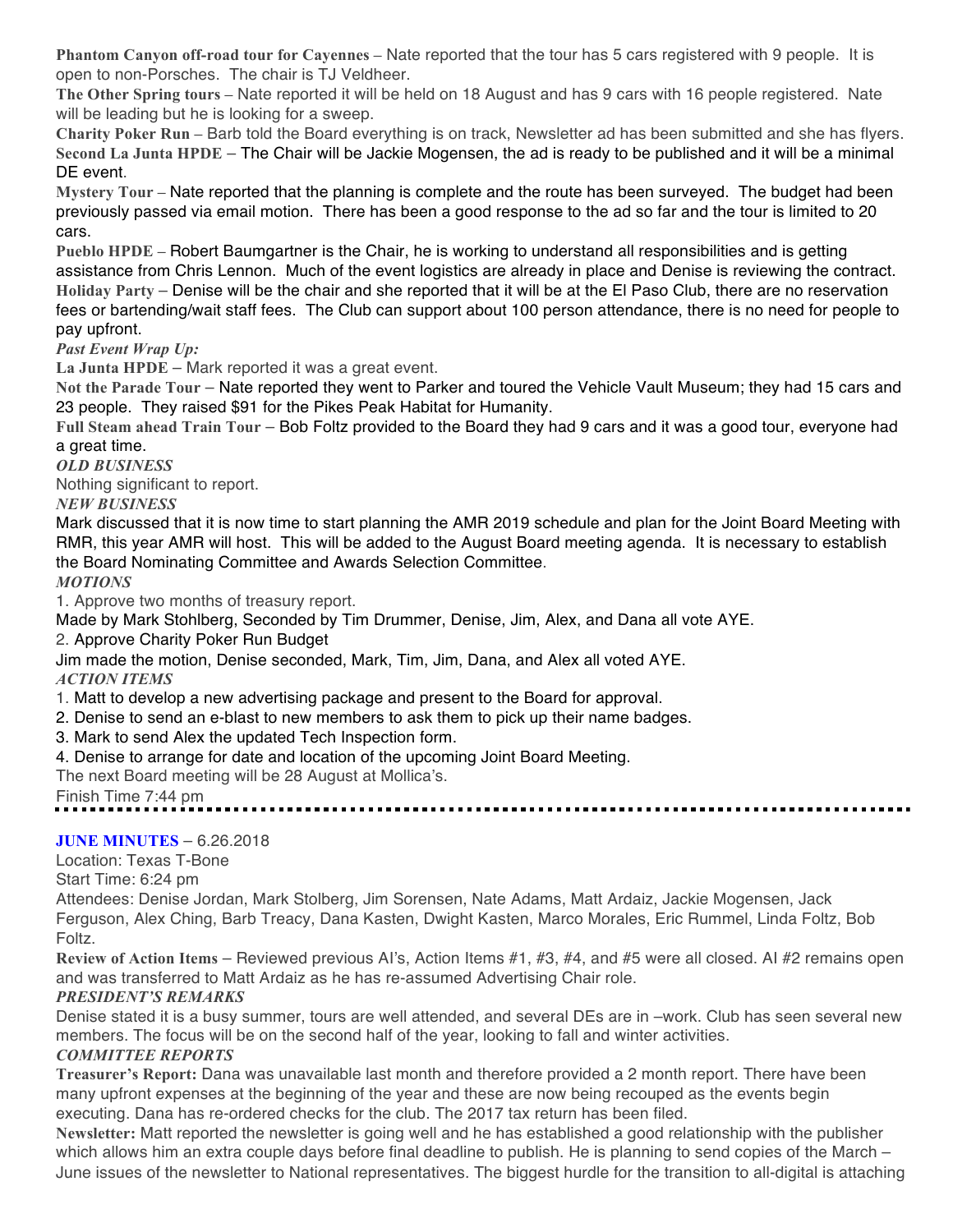the newsletter to the email distribution for 500+ recipients. It was noted that the Road Runner region has gone to alldigital, can discuss with them how they have addressed. Denise stated that at AMR events she gets complements from members on the newsletter.

**Advertising and Sponsorship:** Matt has re-assumed the Advertising Chair position.

**Membership:** Primary 425, Affiliate 258. 6 new members this month.

**Website:** Alex indicated all was going well.

**CDI Program:** Mark provided hand-outs on the HPDE Program and La Junta event budget (July event). Attendance has been a challenge at recent HPDA events, but have been able to meet the costs of executing the events. Mark provided a proposal for the remainder of 2018 events, including the currently planned 2nd La Junta in September and 2nd Pueblo in October. It was suggested these be advertised as "minimum attendance events" in order to conduct the event. Another alternative is to cancel one or other to reduce club risk. Denise indicated the Board would decide via email in next few days in order to give Board Members time to consider the options.

**Membership Socials:** The July social will be at Panino's Eastside with limited attendance available.

**Charities:** TESSA will be the charity for July. The charity poker run has been moved to 16 Sep, still finalizing the details. Will have a max of 15 cars and will support the Pike's Peak Habitat for Humanity.

**PCS:** No Updates.

**Tours:** Nate indicated tours are going well. Tours are averaging 15-18 attendees. Nate stated that the last two tours had incorporated charity support.

*EVENTS*

*Future Events:*

**LaJunta HPDE** – Final few items in-work but everything is pretty much done.

**Not the Parade Tour** – Everything in place and will do a final drive of the route. There are currently 7 cars signed up, but expect a final surge.

**Full Steam ahead Train Tour** – Bob Foltz provided review, registration will close Monday at 11pm. Bob is looking to remove frills to lower costs. If insufficient registrations, will have to release unused train seats and hotel rooms.

**Autocross** – The AMR club will not conduct an Autocross this year. Instead, have coordinated with SCCA for them to assume the data and track contract, Porsche will be the featured car brand.

**Phantom Canyon off-road tour** for Cayennes is in initial planning stages and does have a chair.

**The Other Springs tour** is in planning, with a chair identified. The restaurant has been confirmed and route drafted. Will go to Idaho Springs.

**Holiday Party**– Denise reported that it will not be at the Warehouse, but will be at the El Paso Club *Past Event Wrap Up:*

**Castles, Trains and Porsches Tour** – 18 cars and 32 people with half doing the train dinner.

**Heritage Fire Tour** – There were 12 cars total which made for a nice intimate tour. The tour received \$250 in sponsorship from Snowmass.

# *OLD BUSINESS*

Nothing significant to report.

#### *NEW BUSINESS*

Bob Foltz provided the Board information on an Open House at their home, which they are calling "Wine, Cheese, and Choo-Choos". It will be 14 Sep and is open to the club though RSVP is required.

### *MOTIONS*

1. Approve two months of treasury report.

Made by Mark Stohlberg, Seconded by Jim Sorensen, Alex, Tim, and Dana all vote AYE.

2. Transfer the AMR Autocross track reservation date and contract to SCCA. Denise made the motion, Dana seconded, Mar, Tim, Jim, and Alex all voted AYE.

# *ACTION ITEMS*

There were no new Action Items.

The next Board meeting will be 31 July at Texas T-Bone.

Finish Time 8:19 pm

# **MAY MINUTES** – 5.29.2018

Location: Texas T-Bone

Start Time: 6:31 pm

Attendees: Denise Jordan, Mark Stolberg, Jim Sorensen, Nate Adams, Matt Ardaiz, Jackie Mogensen, Jack Ferguson, Alex Ching, Barb Treacy, Tim Drummer.

**Review of Action Items** – Reviewed previous AI's, AI #1 was closed with the required data being presented, AI #2 was closed with the Charities discussion, AI #3 remains open, and AI #4 was closed with the determination that the By-Laws allow minutes to only be posted online.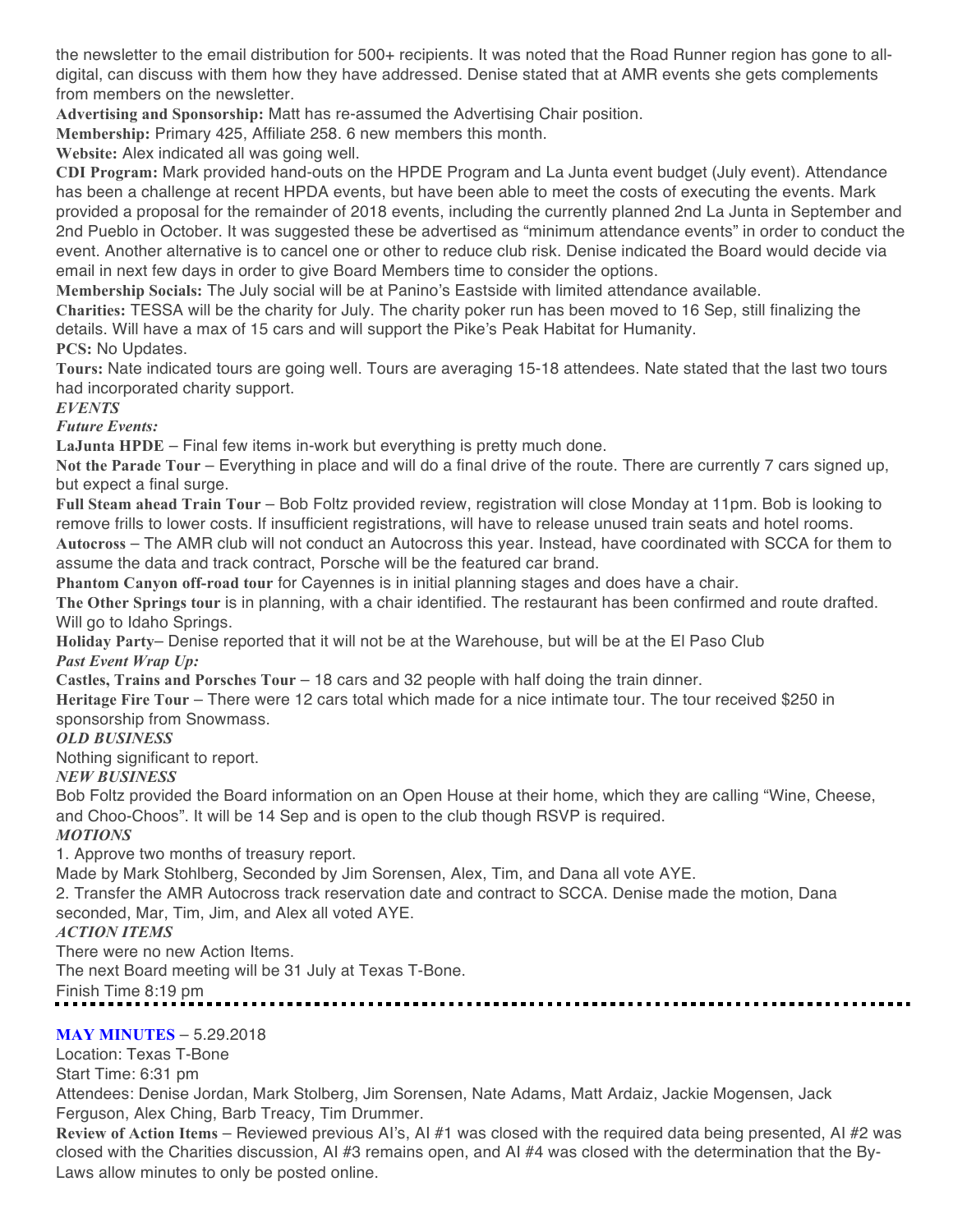### *PRESIDENT'S REMARKS*

Denise Jordan stated that AMR events are in full swing and that weather has proven to be a challenge. She recently attended an RMR event and learned that RMR has a new president, James (Jim) Thorburn. Denise has reached out to him meet and discuss future event collaborations.

### *COMMITTEE REPORTS*

**Treasurer's Report:** No report.

**Newsletter:** Matt showed the advance copy of next month's newsletter. Calendar is starting to shrink as summer progresses. Matt was able to reduce the needed Adobe subscription which reduces the software costs by nearly 50%. Matt continues to look for additional support. The Board discussed raising advertising rates and that transitioning to all-digital will lower overhead costs.

**Advertising and Sponsorship:** Denise noted that there is some concern that a couple ads were blurry. This is being addressed with the advertisers.

**Membership:** Primary 426, Affiliate 262. 6 new members this month.

**Website:** Alex Ching discussed particulars on how to put the minutes on the website. He recommended a single page with 6 months of newsletters and then move older ones to a separate area that is a running history.

**CDI Program:** Mark Stolberg presented initial thoughts on a HPDE Education Program. AMR has very good track access compared to other regions and as a result can get prospective instructors trained very quickly. HPDE attendance has been declining. Presented possible event modifications for remainder of 2018 and then for 2019. Biggest issue is that we have lost our BLUE run group participants. Based on discussions, RMR has similar challenges. Reviewed the initial thoughts on the 2019 approach, Mark will develop specific budget numbers for the Board to review and vote. Discussed idea of a volunteer coordination role and expanding the role of Members-at-Large.

**Membership Socials:** The June social will be at El Padrino's and is limited to 40 people. It will be a week earlier than normal to deconflict with the Pike Peak Hill Climb.

**Charities:** TESSA will be the charity for June and July. Vito Pagano will also give a presentation on the Courage Classic cycling fundraiser for Children's Hospital. On the Saturday (6/2) Tour, Habitat for Humanity will be the charity. **PCS:** No Updates.

**Tours:** Nate Adams discussed that the tours are going well. This Saturday will be the third tour of the year. Tours are averaging 15-18 attendees. Denise provided feedback that members have requested day tours on Sunday as well. *EVENTS*

#### *Future Events:*

**Castles, Trains and Porsches Tour** – Closed last Saturday, 18 cars and 32 people. 12 people will do the train dinner. **Heritage Fire Tour** – Open with 10 cars signed up.

**La Junta HPDE** – There are 7 cars for Saturday, 6 cars for Sunday. Everything pretty much done.

**Not the Parade Tour** – Route planned, lunch will be at Hickory House in Parker. Ad will go out this week and registration will be set up.

**Full Steam Ahead Train Tour** – Bob Foltz will lead, 12 people (6 cars) which include Tour Lead and Co-Lead. *Past Event Wrap Up:*

**Pueblo HPDE** – Mark Stolberg stated that there were 53 cars on Saturday, 36 cars on Sunday. No incidents. Successful, revenue positive, and a great time for all.

**Breckenridge Tour** – Nate Adams reported that it went well and weather cooperated. There were 16 cars, 31 people. *OLD BUSINESS*

Barb Treacy inquired about the website "Goodie Store" and Alex indicated he was still facilitating logistics. *NEW BUSINESS*

**Refund Policy** – Denise noted that April events can be weather challenged and that for HPDE's the costs go up dramatically from April to May. Denise felt we're not enforcing our refund policy and that with all the preparation that goes into an event, the club needs to hold registrants to the policy. It was also noted that the focus of the HPDE is training, so challenging weather is an opportunity to train.

**Opt Out for Mountain Passages** – The Board discussed the Opt Out strategy for the newsletter. There will be an e-Blast in June at same time newsletter is published announcing that the future will be all digital. Jim will be the POC for collecting those who still want printed version. Will implement the Opt Out in September.

### *MOTIONS*

1. There were no motions.

#### *ACTION ITEMS*

1. Denise to develop a new advertising package and present to the Board for approval.

2. Mark to contact Rich Sanders and coordinate the AMR calendar with Zone 9 calendar.

3. Denise – Email Executive Committee Board and ask them for their their mailing addresses for the printed Newsletter.

4. Alex – get in touch with PCA National and Board Members to determine online items for sale.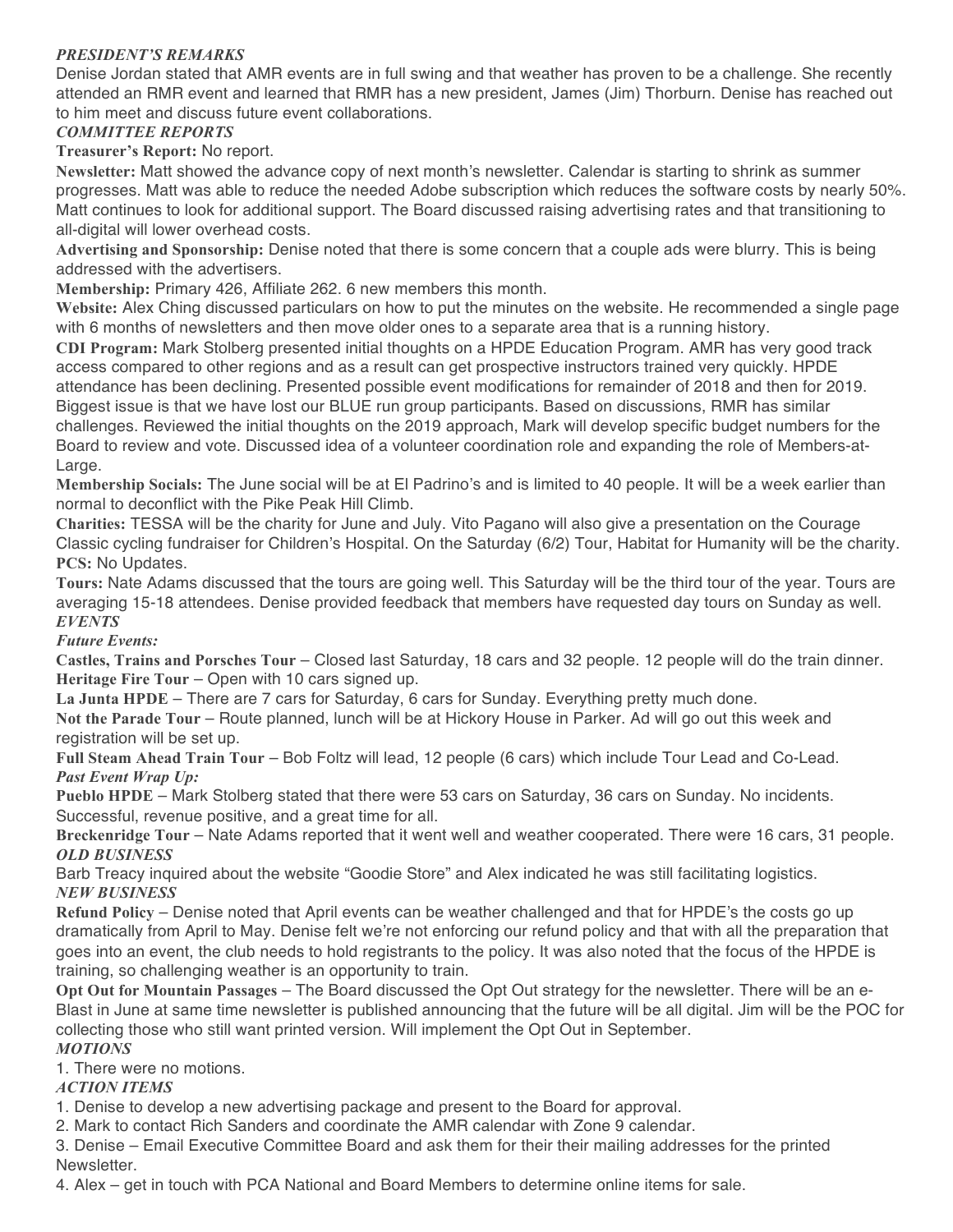# **APRIL MINUTES** – 4.24.2018

Location: Old Chicago Start Time: 6:30 pm

Attendee: Denise Jordan, Joel Godfredson, Dana Kasten, Jim Sorensen, Dwight Kasten, Nate Adams, Matt Ardaiz, Jackie Morgensen, Jack Ferguson, Alex Ching, Bob and Linda Foltz.

#### **Review of Action Items** – None

#### *PRESIDENT'S REMARKS*

The Calendar is started with both the first HPDE and Tour completed. Both events saw an impact due to weather which we will need to consider for these April events. We continue to get praise on the Newsletter. There has been a lot of interest in tours with a lot of people stepping up to help.

#### *COMMITTEE REPORTS*

**Treasurer's Report:** Funds YTD continue to be down. Income was seen on the Instructor Refresh HPDE, PPIR HPDE and Autocross, Advertising, Interest Income and a PCA 2017 Special Rebate. Expenses included Admin costs, correct sized trailer ball, HPDE and AX expenses, Heritage Fire room deposit and the newsletter. Additional details on costs and the impact of Instructor discounts to the PPIR event can be seen in the wrap up section.

**Newsletter:** Positive feedback continues to roll in and there is a backlog of articles due to the high number of events this time of year. Some articles will be used when the newsletter slows down in the Fall. Matt will use his judgement on any size restrictions but new events will continue to take precedence. The cost to expand the newsletter is 24 pages/\$2600, 28 pages/\$2950 and 32 pages \$3300 based on 500 copies. Expansion of the newsletter will not be considered right now due to the cost exceeding the advertising income. Discussed opportunities to Opt In or Opt Out of printing and publishing an electronic versions for those who chose that option. Noted that Voting committee for the Newsletter aware should all be sent a printed version of the newsletter.

**Advertising and Sponsorship:** 2 New advertisers have been secure with additional coming.

**Membership:** Primary 428, Affiliate 263 for a total of 591. 5 new members this month.

**Website:** Alex is working to archive old newsletter (2016 and older) due to the size that these editions take up. If you need an older version, please contact Alex. Alex also plans to slim down the Mtn Market on the website with the new purchasing program directly from PCA.

**CDI Program:** Mark unavailable (travelling)

**Membership Socials:** The last social at the Motif Jazz Café was great. They offered a good menu and the atmosphere allowed everyone to mingle so this was a great venue. Next month will be at Bourbon Brothers.

**Charities:** Next month is the Driving Skills Institute.

**PCS Liaison:** No Updates.

**Tours:** Discussed opportunity to collect voluntary donations at tours and split between Charity and trip costs such as Printing at event.

#### *EVENTS*

*Future Events:*

**AMR Pueblo HPDE** – Looking for volunteers to learn Control, start and help with Chairing. Email blast has been sent out with needs.

**Breckenridge Tour** – Mike Moore will lead, update to lunch location and will confirm. Tour is Open with an eblast and Facebook posting coming tomorrow.

**Castles, Trains and Porsches Tour** – Open and will begin at 1st & Main after the car show.

**Heritage Fire Tour** – Open with over half the rooms committed.

**LaJunta HPDE** – Jackie Morgensen – Budget was reviewed and recommendation to remove Co-Chair option to be consistent with other HPDEs. Jackie is looking at including the Buffet dinner in registration.

**Train Tour** – Bob Foltz presented some options he is pursuing for this trip. The Hot Springs Lodging was

recommended and he will be putting together costs after a pre-run of the trip next week. Additional information will be pulled from previous trips for contacts.

#### *Past Event Wrap Up:*

**PPIR HPDE and AX** – Event overall lost money. The AX did not have enough attendees to cover the track rental. The HPDE saw lower participation and with higher Instructor discounts did not break even.

**Ring the Peak Tour** – Tour was moved back one day due to weather. Still had 16 cars and 32 people. Good participation considering the late notice in moving the tour. Insurance was also able to be updated quickly. *MOTIONS*

1. Motion made and passed to approve the Treasurer's report. Yea votes from Denise Jordan, Joel Godfredson, Dana Kasten, Jim Sorensen and Alex Ching.